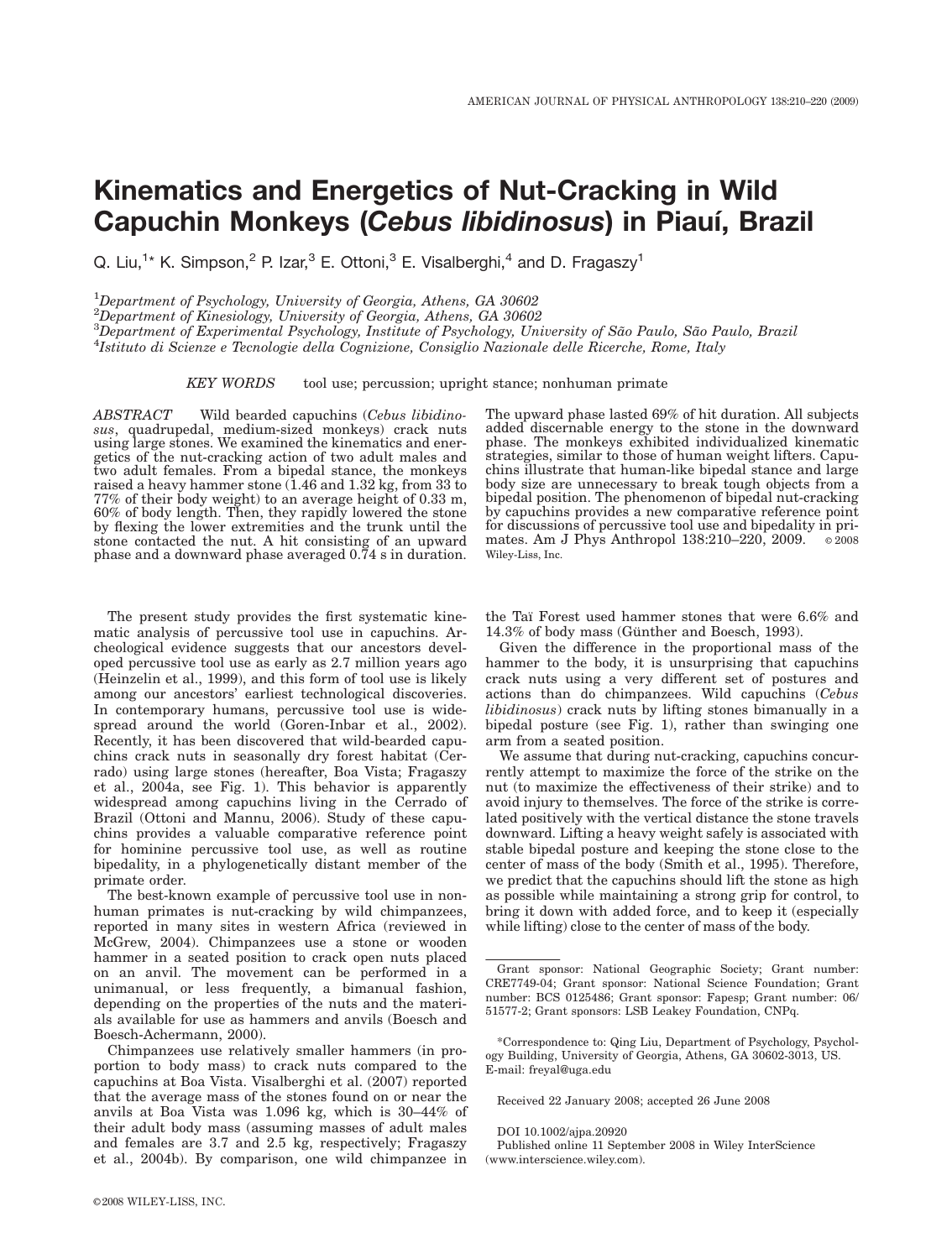

Fig. 1. Two monkeys cracking a nut on the log. (a) An adult male (illustration of upright extension of knee, hip, and trunk). (b) A juvenile (jumping off the anvil at this instant). (Photographs by B. Wright). [Color figure can be viewed in the online issue, which is available at www.interscience.wiley.com.]

Capuchins have the anatomy of a generalized quadrupedal primate (Fleagle, 1999). Like other quadrupedal primates, capuchins have smaller gluteal muscles than humans, and they attach more laterally to the pelvis, different from the dorsal attachment in humans (Stern, 1971; Marzke et al., 1988). The gluteus in a quadrupedal primate is active against rotation of the hip. It can stabilize posture in an upright position when the hip is bent, but not when the hip is extended. This means that capuchins cannot use the gluteus to lift weights as effectively as can humans, and moreover they cannot achieve as full extension of knee or hip during weight-bearing as can humans. Thus, we expect that the capuchins will achieve bent knee–bent hip postures, rather than full extension of the knees and hips, during nut-cracking.

However, capuchins may make facultative postural adjustments (such as turning the feet outward) that in humans enhance the stability of bipedal stance, thus compensating to some degree for the weaker gluteals in achieving and maintaining erect posture. Capuchins may make more use than humans of their relatively stronger musculature of the upper body and fore limb in the lifting action. They may also exhibit more sequential movements of the leg than humans display with the legs during weight lifting, or they may exhibit a different sequence of movements than humans. In humans, during explosive lifts (see Fig. 2), the feet come off the substrate; the lifter "jumps" into the air at the moment of maximum upward acceleration (Baechle et al., 1994). Capuchins may exhibit this movement, even when the knee and hip are less than fully extended by human standards.

# METHODS

#### Site and natural resources

The study site (9°south, 45°west, altitude  $\sim$ 420 m above sea level) is located on private property (Fazenda Boa Vista) in a dry woodland plain in Piauí, Brazil. The area is punctuated by sandstone ridges, pinnacles, and mesas rising steeply to 20–100 m above the plain (Visalberghi et al., 2007).

In June 2005 and February 2006, we observed a group of wild capuchin monkeys (C. libidinosus) in one nut-



Fig. 2. Deadlift style powerlifting (first row) and power pull (second row). (Illustrated by A. Bradwell; adapted from Baechle et al., 1994).

cracking site where there were anvils, stones, and trees (Figs. 1 and 3). The nuts the monkeys cracked in this study (Attalea sp.) had an oval shape and were up to 5-cm diameter in width and 6-cm diameter in length (Fragaszy et al., 2004a). Several stones of varying shape,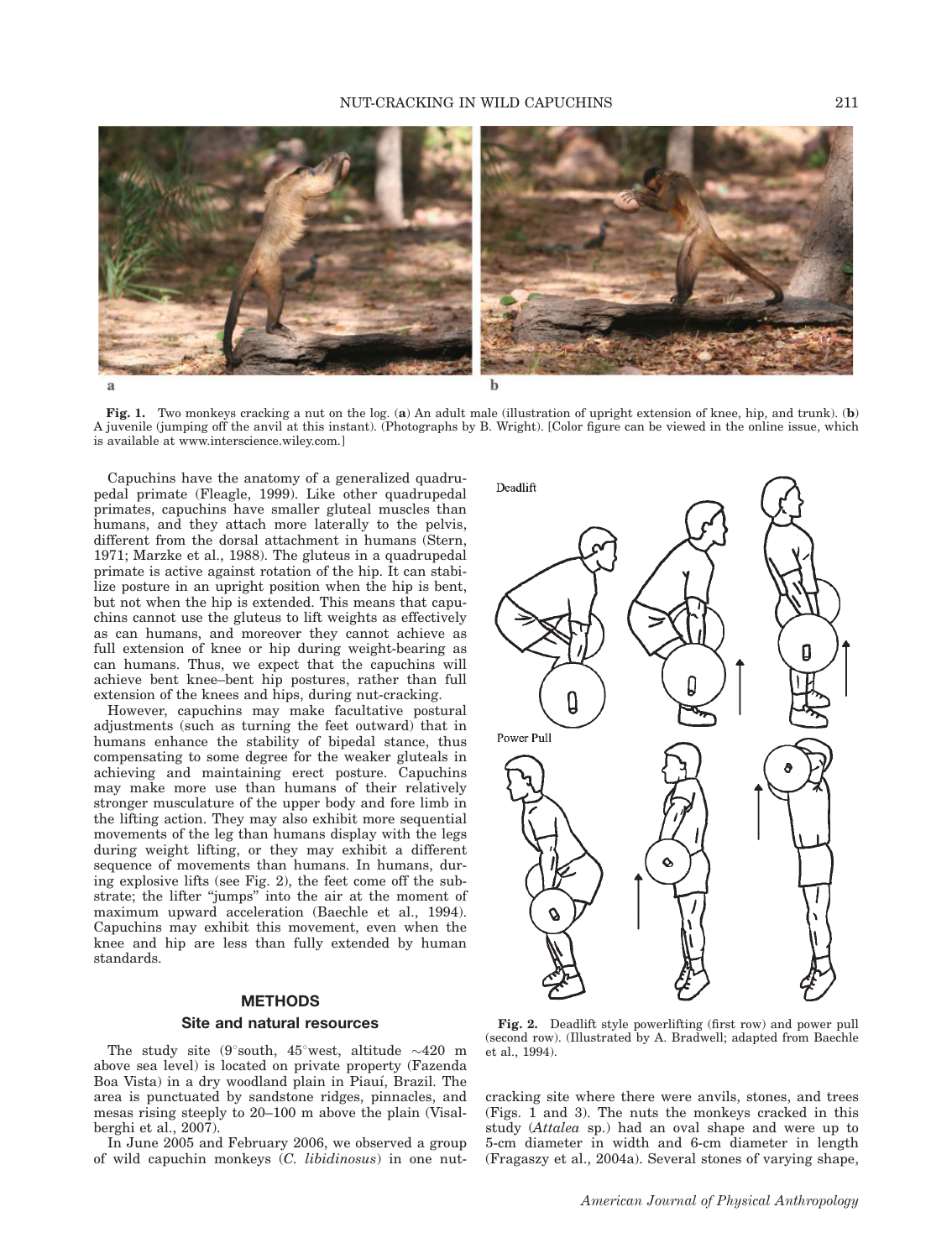212 Q. LIU ET AL.



Fig. 3. (a) One species of the palm nuts cracked by monkeys in Boa Vista; the rule indicates centimeter. The nuts were cut with a machete. (Photograph by E. Visalberghi) (b,c) Hammer stones used by the monkeys in the study. (Photographs by T. Falotico`) [Color figure can be viewed in the online issue, which is available at www.interscience.wiley.com.]

|  | TABLE 1. Characteristics of subjects and weight of hammer stones they used |  |  |  |  |
|--|----------------------------------------------------------------------------|--|--|--|--|
|--|----------------------------------------------------------------------------|--|--|--|--|

| Subject                                     | Sex                    | Estimated body length <sup>a</sup> $(m)$ | Body weight                    | Weight of hammer stone (kg)                                 |
|---------------------------------------------|------------------------|------------------------------------------|--------------------------------|-------------------------------------------------------------|
| Chicao (CH)<br>Segundo (SE)<br>TeNinha (TN) | Male<br>Male<br>Female | $\rm 0.59$<br>0.59<br>0.56               | 4.4<br>3.7 <sup>b</sup><br>2.3 | $1.46 \text{ kg}$<br>$1.46 \text{ kg}$<br>$1.46 \text{ kg}$ |
| Piacava (PI)                                | Female                 | 0.48                                     | $1.9\,$                        | $1.32 \text{ kg}$ in 5 hits, 1.46 kg in 5 hits              |

<sup>a</sup> Body length for each monkey was estimated by adding the lengths of the following body segments: neck (ear–neck), trunk (neck– pelvis), thigh (hip–knee), lower leg (knee–ankle), and foot (ankle-MTP); these segments are defined in Table 2.<br><sup>b</sup> The average weight reported for adult males of this species (Fragaszy et al., 2004b) was used as an estima vidual; a direct weight was not available.

composition, and mass were at the anvil site. In our sample, all the monkeys used one quartzite stone (1.46 kg), and one monkey also used a slightly smaller stone (1.32 kg).

# **Subjects**

Four adult capuchin monkeys (two males, Chicao and Segundo, and two females, Teninha and Piaçava) served as subjects in this study. We determined the monkeys' body lengths (from auditory meatus to ankle) by measurements made from video images (see below), and body weights were obtained for three of the four monkeys by the monkeys' voluntary use of an electronic platform scale (Visalberghi et al., unpublished data). These data are shown in Table 1. The monkeys were judged to be fully adult based on body weight and length, color of facial hair, and shape of the tuft of hair at the crown of the head (Fra-

gaszy et al., 2004b). The larger male weighed 4.4 kg; the smaller female weighed 1.9 kg. Thus, the stone weighing 1.46 kg that was used by all the monkeys was 33–77% of the body weight of these four individuals. The second stone, used only by the smaller female in our samples, was 69% of her body weight.

# Data capture setup

We videotaped the monkeys' movements when they were cracking nuts on a log anvil. Standard two-dimensional motion measurement methodology was used (Rob-<br>ertson et al., 2004). A Canon™ GL2 mini-DV camcorder (60-Hz sampling rate; shuttered at 1/2,000 s) was used for video taping. The camcorder was placed within a blind structure  $\sim$ 11.5 m away from the anvil to capture sagittal plane views (field of view was  $\sim$ 1.5 m) of the monkeys during nut-cracking.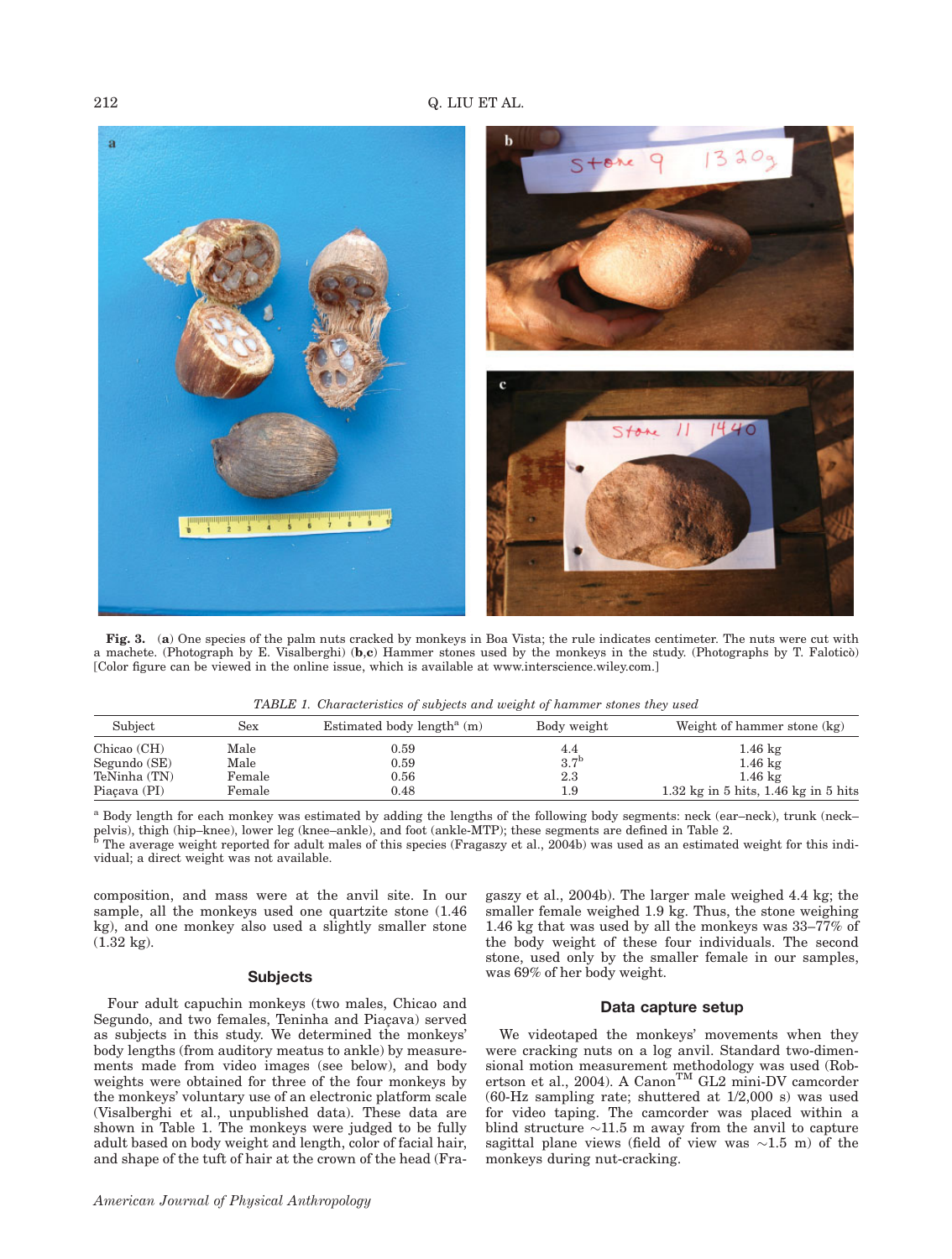## NUT-CRACKING IN WILD CAPUCHINS 213

| TABLE 2. Points coded in the spatial model |
|--------------------------------------------|
|--------------------------------------------|

| Point no.      | Point name   | Anatomical definition                                       | Landmark identification                                                                                                      |
|----------------|--------------|-------------------------------------------------------------|------------------------------------------------------------------------------------------------------------------------------|
| 1              | Ear          | Auditory meatus                                             | Center of ear if meatus not identifiable                                                                                     |
| $\overline{2}$ | Neck         | Cervico-thoracic intervertebral joint                       | Dorsal edge of cervico-thoracic intervertebral<br>joint, estimated as the point where the<br>neck articulated with the trunk |
| 3              | Shoulder     | Glenohumeral joint                                          | Center of point where upper arm pivoted<br>with respect to torso                                                             |
| 4              | Elbow        | Elbow joint                                                 | Center of point where upper arm and<br>forearm pivot                                                                         |
| 5              | Wrist        | The ulnar prominence                                        | <b>Visible</b>                                                                                                               |
| 6              | MCP          | Metacarpophalangeal joint of the<br>third finger            | Visible, also used as a proxy for the<br>position of the hammer stone                                                        |
| 7              | Hip          | Center of femoral head                                      | Estimated location of femoral head; center<br>of thigh at articulation with<br>acetabulum of pelvis                          |
| 8              | Knee         | Tibio-femoral joint                                         | The midpoint where thigh and lower leg pivoted                                                                               |
| 9              | Ankle        | Talocrural joint                                            | Visible, midpoint of lateral malleolus                                                                                       |
| 10             | <b>MTP</b>   | Metatarsophalangeal joint of<br>the third digit of the foot | Visible                                                                                                                      |
| 11             | Pelvis       | Lumbo-sacral joint                                          | Point dorsal and superior to the tail where<br>spinal flexion curvature becomes evident                                      |
| 12             | Base of tail | The center point of the sacral-caudal<br>joint              | Visible, where the tail connects to the sacrum                                                                               |
| 13             | Tip of tail  | The most distal point of the tail                           | Visible, the end point of the straight part of the<br>tail, before the curl of the tip                                       |

Before and after the monkeys used the site each day, we videotaped a calibration device (two rods in vertical alignment) at the anvil. Two reflective markers on two ends of each rod were 0.38-m apart. The horizontal distance (range 1.030–1.075 m) between the two rods was recorded for each calibration video.

# Data reduction and digitizing

Video selection. Video clips were selected on the basis of lighting, stability of camcorder, and the subjects' position in the field of view. We preferentially selected episodes during which the monkeys made at least five consecutive hits. An episode started when the monkey began cracking at the anvil and ended when the monkey cracked open the nut. Two episodes for each monkey were selected from all videos. Next, we digitized five hits that were roughly evenly distributed throughout the episode. For example, if a monkey had only five hits in one episode, we digitized every hit. If a monkey had 13 hits in one episode, we digitized the first, fourth, seventh, tenth, and thirteenth hits. Therefore, 10 hits from 2 cracking episodes were digitized for each monkey.

**Digitizing unit.** A hit consisted of 1) a preparatory prelift phase (defined as five fields prior to start of lifting, 0.083 s in duration), 2) an upward phase (from start of lifting to stone zenith point), and 3) a downward phase (from stone zenith point to stone–nut contact). For each hit, 13 points on the monkey's body, the nut (Point 14) and the top of the anvil (Point 15) were manually digitized (Peak Motus<sup>TM</sup> by Vicon, version 9.0) in each field of video (60 fields per second), as shown in Figure 4. The points on the monkey's body that were digitized were in the sagittal plane of the side of the body facing the camcorder. The movements of the monkey were assumed to be bilaterally symmetrical.

Spatial model. Anatomical definitions and landmark identification for the 13 points are given in Table 2. The guiding principle for identifying a point to be digitized at a joint is to estimate from a visible landmark (e.g., the midpoint of the joint space between the two articulating bones). Seven segments were defined (neck, upper arm, fore arm, trunk, thigh and lower leg, and foot). Joint angles (elbow, knee, and ankle) were defined as the interior angle between the two articulating segments. Shoulder angle was defined as the segmental angle between the upper arm and the vertical axis. Hip angle was defined as the interior angle between thigh and trunk. Trunk inclination was defined as the segmental angle between the trunk and the horizontal axis. Figure 4 shows the points and segments.

Critical events. For each hit, three critical events were marked: "start of lifting," "MCP zenith point," and "stone–nut contact". Start of lifting was defined as the instant when the stone began to move upward. The MCP zenith point was the instant at which the metacarpophalangeal joint of the third finger (MCP, hereafter) reached the highest vertical height. Because the MCP joint was used as a proxy for the stone's center of mass, this instant is also referred to as the stone zenith point. The stone–nut contact occurred in the subsequent downward phase, at the instant when the stone contacted the nut. Start of lifting was defined as 0% of hit duration (hereafter, HD) and stone–nut contact was defined as 100% of HD. Data points before start of lifting were therefore marked with negative percent values for HD.

Filtering. After manually digitizing the points, the raw coordinates were filtered using a fourth-order Butterworth filter with a cutoff frequency of 6 Hz. As the vertical displacement-time function of the stone is a discontinuous function just prior to the end of the downward phase, to obtain a more accurate maximum velocity of the stone just prior to the stone–nut contact, a line of best fit of the vertical velocity was generated using the five fields of data just prior to the inflection point that occurred before the contact. The fields from the inflection point to the contact were then extrapolated and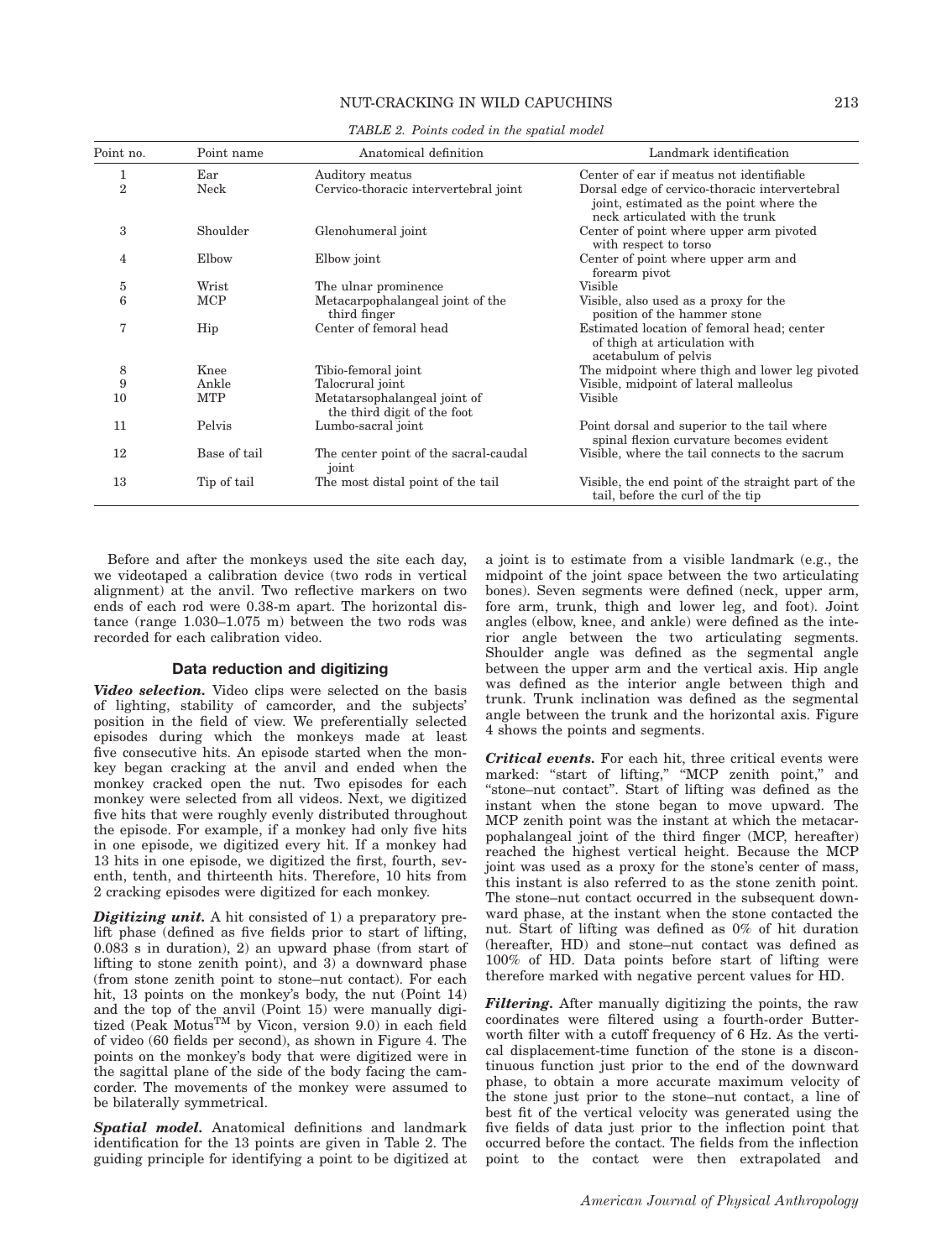214 Q. LIU ET AL.



Fig. 4. Spatial model. (a) Points (refer to Table 2 for anatomical definition and landmark identification) and angles. (b) A digitized field of a male monkey cracking nut.



Fig. 5. Stick figure illustration of a representative hit (by a female, Piacava), with corresponding fields of video shown above.

replaced. The maximum vertical velocity of the stone just prior to the contact was then obtained.

# Coding reliability

We assessed the reliability of our coding in two ways. First, we measured the variation in the lengths of five major segments over successive coded fields within hits, using one hit per monkey (10% of the data set). Perfectly accurate data would provide no variation in measurement. The ratio of minimum to maximum values for segment lengths for the four monkeys ranged from 0.81 to 0.89, upper arm; 0.64–0.80 for fore arm; 0.79–0.90 for trunk; 0.76–0.82 for thigh, and 0.78–0.88 for lower leg, and average proportion of minimum to maximum length for each segment ranged from 0.74 to 0.84. Average min/max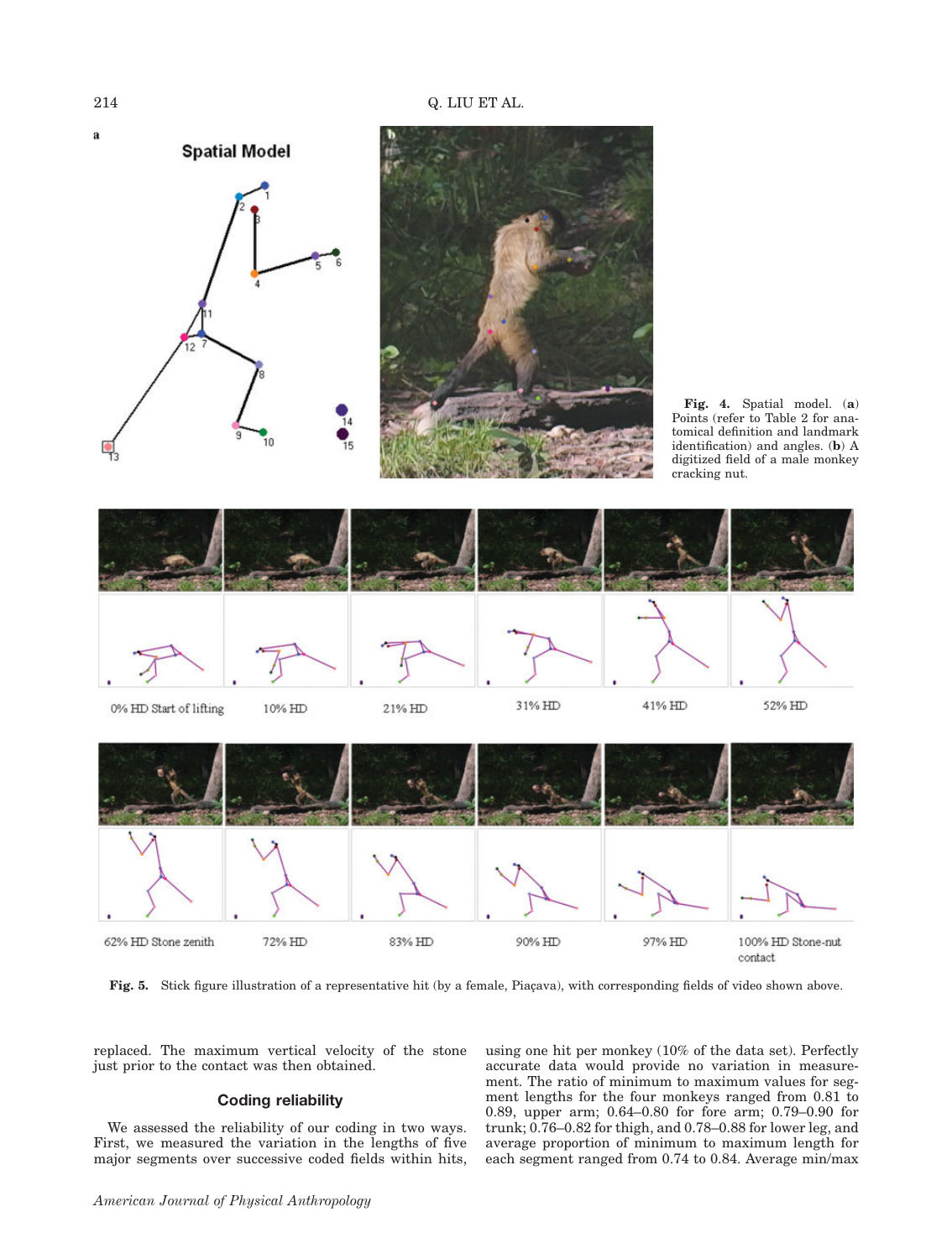#### NUT-CRACKING IN WILD CAPUCHINS 215

| Categories                              | Variables                                                                | (Operational) Definition                                                                                                                          | Computational method                                                                                                           |
|-----------------------------------------|--------------------------------------------------------------------------|---------------------------------------------------------------------------------------------------------------------------------------------------|--------------------------------------------------------------------------------------------------------------------------------|
| Durations                               | Duration of one hit (s)                                                  | From the instant when the stone<br>starts moving upward to the<br>instant when the stone contacts<br>the nut                                      | =Number of fields from start of<br>lifting to stone–nut<br>contact $\times$ 1/60 s                                             |
|                                         | Duration of upward<br>phase(s)                                           | From the instant when the stone<br>starts moving upward to the<br>instant when the stone reaches<br>the maximum vertical height<br>(zenith point) | $=N$ umber of fields from start of<br>lifting to stone zenith.<br>point $\times$ 1/60 s                                        |
|                                         | Duration of downward<br>phase(s)                                         | From the instant when the stone<br>reaches the maximum vertical<br>height (zenith point) to the<br>instant when the stone contacts<br>the nut     | $=N$ umber of fields from stone<br>zenith point to stone-nut<br>contact $\times$ 1/60 s                                        |
|                                         | Duration of free fall (s)                                                | Time needed if the stone movement<br>is free fall from the same<br>vertical height                                                                | $\begin{array}{c} t_{\rm free\ fall} = \sqrt{2 h / g} \ (h \, = \, 1/2 g t^2, \\ g \, = \, 9.8 \ \mathrm{m/s}^2) \end{array}$  |
|                                         | Difference between duration<br>of down phase and free<br>fall time $(s)$ | Time saved due to extra downward<br>force put by the subject onto<br>the stone                                                                    | $=$ free fall time $-$ duration<br>of down phase                                                                               |
| Maximum vertical<br>height of the stone | Absolute maximum vertical<br>height $(m)$                                | Vertical displacement of MCP joint<br>point from the instant when the<br>stone reaches the zenith point<br>to the stone contacts the nut          | $=$ Y coordinate of MCP point<br>at nut-stone contact $-$ Y<br>coordinate of MCP joint<br>at zenith                            |
|                                         | Relative maximum vertical<br>height $(\%)$                               | The proportion of the maximum<br>vertical height to estimated<br>body length                                                                      | $=$ Maximum vertical height of<br>hammer stone/estimated<br>body length $\times$ 100                                           |
| Energetics                              | Potential energy at the<br>maximum vertical<br>height $(J)$              | The potential energy of the stone<br>at the maximum vertical height                                                                               | $=$ mgh, m $=$ mass of the stone,<br>in kilograms; $g = 9.8$ m/s <sup>2</sup> ;<br>$h =$ maximum vertical height,<br>in meters |
|                                         | Maximum kinetic energy<br>prior to stone-nut<br>contact $(J)$            | The kinetic energy of the stone<br>when it is moving downward<br>to the nut at the maximum<br>velocity                                            | $=1/2$ mv <sup>2</sup> , m = mass of the stone,<br>in kg; $v =$ velocity of the stone,<br>in $m/s$                             |
|                                         | Production of work (J)                                                   | The work the monkeys put onto<br>the stone during the<br>downward phase                                                                           | =maximum kinetic energy -<br>maximum potential energy                                                                          |

proportions for the five segment lengths per individual varied from 0.83 to 0.84.

Second, we measured the variation in angles calculated per coded field from data coded by the same coder at two different coding runs. We randomly selected four hits (one hit for each individual), recoded 20 fields of motion (10 fields before MCP zenith point and 10 fields after), and recalculated values of six angles (shoulder, elbow, trunk, thigh, knee, and ankle). The comparison with previous values showed that the average absolute angle difference is  $4^\circ$  across all monkeys. The difference values for all monkeys ranged from 1 to  $6^{\circ}$ , shoulder; 2-4°, elbow; 1–4°, trunk; 1–6°, thigh; 2–6°, knee, and 4–7° ankle. Average absolute angle difference per individual ranged from 3 to  $4^{\circ}$  for all six angles.

We conclude from these evaluations that our data are moderately accurate with respect to segment lengths (and thus, point positions), highly accurate with respect to angular variables, and that we were consistently accurate in scoring across individuals.

# Data computation

For each hit, durations, maximum vertical height of the stone (using MCP joint as a proxy for the stone), and the mechanical energetics (maximum gravitational potential energy, maximum kinetic energy, and the production of work) of the stone were computed (see Table 3).

Values of joint angles for the elbow, hip, knee and ankle, and segmental angles for the shoulder and trunk were computed for each hit in Peak Motus. Angular displacement for extension and flexion was generated. Temporal durations to maximum/minimum angles were expressed relative to the total hit duration (% HD).

# **RESULTS**

In all episodes analyzed, the stones were on or close to the anvil when the monkeys arrived. The monkeys came to the anvil and picked up the stones at the beginning of the episodes. They either came to the anvil with a nut or picked up a nut at the anvil. The monkeys positioned their arms inside the knees (67.5% of 40 hits), outside the knees (20% of 40 hits), or in front of the knees (12.5% of 40 hits) at the start of the upward phase.

#### **Durations**

The 40 hits averaged  $0.74$  (SD = 0.05) seconds in duration. The upward phase lasted 69.4% HD. The downward phase lasted 30.6% HD. Table 4 presents mean and SD for the duration of the hit for each subject. Given that the video was digitized by field (one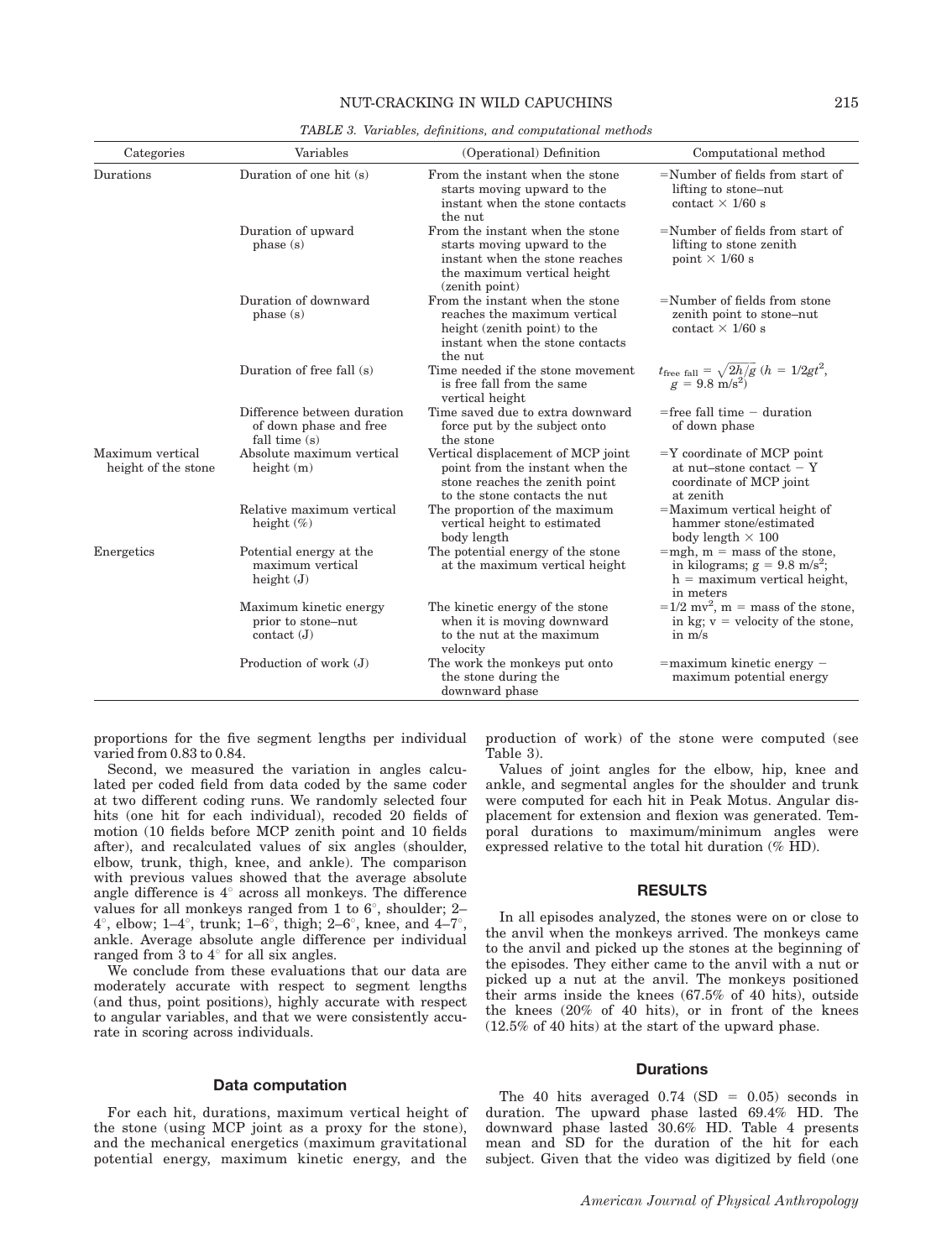TABLE 4. Duration of a hit (mean and SD per 10 hits per subject)

| Subject  | Duration of hit $(s)$ | Down duration (s) | Free fall (s)   | Difference (free fall-down) $(s)$ |
|----------|-----------------------|-------------------|-----------------|-----------------------------------|
| Chicao   | $0.78 \pm 0.05$       | $0.23 \pm 0.02$   | $0.26 \pm 0.01$ | $0.04 \pm 0.03$                   |
| Segundo  | $0.75 \pm 0.05$       | $0.23 \pm 0.01$   | $0.28 \pm 0.02$ | $0.05 \pm 0.02$                   |
| TeNinha  | $0.72 \pm 0.05$       | $0.23 \pm 0.02$   | $0.25 \pm 0.02$ | $0.02 \pm 0.02$                   |
| Piacdava | $0.73 \pm 0.05$       | $0.23 \pm 0.02$   | $0.25 \pm 0.02$ | $0.02 \pm 0.01$                   |

TABLE 5. Maximum vertical height to which the monkeys lifted the hammer stone (mean and SD per 10 hits per subject)

| Subject | Absolute maximum<br>vertical height (m) | Relative maximum vertical<br>height $(\%$ of body length) |
|---------|-----------------------------------------|-----------------------------------------------------------|
| Chicao  | $0.34 \pm 0.03$                         | $57 \pm 5$                                                |
| Segundo | $0.38 \pm 0.04$                         | $66 \pm 8$                                                |
| TeNinha | $0.30 \pm 0.04$                         | $53 \pm 8$                                                |
| Piacava | $0.31 \pm 0.04$                         | $65 \pm 9$                                                |

field = 1/60 s), the resolution of measurement is  $\pm$ 1/60 s, or approximately  $\pm 0.017$  s.

To test the prediction that monkeys exerted external downward force onto the stone during the downward strike phase, we compared the duration of the downward phase to the duration of a free fall movement from the same vertical height. If the actual duration is less than free fall duration, the monkey presumably exerted downward force on the stone.

For the two males, in 18 of 20 hits, the downward phase duration is shorter than free fall duration; for the two females, in 10 of 20 hits, the downward phase duration is shorter than free fall duration. This indicates that in these hits, the monkeys exerted downward force onto the stone to strike on the nut. The average difference between free fall and actual durations for those hits in which the actual duration is shorter, is greater for the two males (mean<sub>diff.</sub> =  $0.04 \pm 0.02$  s,  $n = 18$ ) than for the two females (mean<sub>diff.</sub> =  $0.02 \pm 0.01$  s, n = 10).

#### Maximum vertical height

The monkeys lifted the stone to an average vertical height of  $0.333$  (SD =  $0.051$ ) meters (range of all hits: 0.251–0.449). The relative maximum vertical height of the stone in proportion to estimated body length averaged 60%  $(± 9)$ . Absolute maximum vertical height and relative maximum vertical height that each monkey lifted the stone are shown in Table 5. Across all hits, males lifted the stone vertically to 47–77% of their body length and females to 45–76% of their body length.

#### Velocity and energetics

Table 6 presents the mean and SD of maximum vertical velocity of the stone before stone–nut contact, maximum potential energy, maximum kinetic potential, and the production of work for each subject for all coded hits. The two males achieved greater maximum vertical velocities than the females (mean =  $3.81$  m/s vs.  $3.16$  m/s; males and females, respectively). Therefore, the males generated higher maximum kinetic energy than the females. As the males lifted the stones to a higher maximum vertical height (in accord with their longer body length), the potential energy that they generated was also higher than the potential energy generated by females. All the monkeys produced work in the downward phase; that is, they added energy to the stone in the downward direction. Table 6 also shows that the males produced nearly twice the work that females produced (mean  $= 5.61$  J vs. 2.89 J; males and females, respectively).

#### Angles and angular kinematics

To analyze angular kinematics, we selected three hits exhibiting the highest stone zenith points for each subject. The higher the stone zenith point, the more erect the subject became and the more pronounced the angular movement pattern was. To assess the uprightness of their posture, we examined the maximum trunk inclination, hip and knee angles during each hit. In our samples, the maximum trunk inclination angle ranges  $61-80^\circ$ , the maximum hip angle achieved ranges 99-130 $^{\circ}$ , and maximum knee angle ranges 121-148 $^{\circ}$ .

Commonalities among subjects. The basic pattern of the nut-cracking movement in these adult capuchin monkeys is illustrated in Figure 5. We adopt the conventions used to describe human movements in a standing position (Robertson et al., 2004) to describe the movements of nut-cracking. Starting from a crouched position, all four monkeys hyper-extended the upper arms to pull the stone closer to his/her center of mass in all 12 hits (three hits per monkey) in prelift phase or in the beginning of the upward phase. Hyper-extension of the upper arm resulted in an increase in the shoulder angle. The shoulder continued to hyperextend, moving the upper arm further past the vertebral column. Then the trunk, hips, and knees extend explosively until the stone reaches the maximum vertical height (stone zenith point). In the downward phase, the trunk, hips, and knees flex until the moment of stone–nut contact such that the monkey returns to a crouched position.

Individual strategies. Aside from these common features of lifting and striking, we observed four distinctive strategies within and between individuals across prelift, upward lifting, and downward striking.

- 1. Three subjects exhibited a specific lifting strategy in the upward phase. In one female (Piaçava, two of three hits) and the two males (all hits), the trunk started extending earlier (-9%  $\pm$  3% HD) than the knees (12%  $\pm$  15% HD), indicating that the trunk moved the stone first. The fourth monkey extended trunk and hips simultaneously.
- 2. One female (Teninha) jumped when the stone was about to reach the zenith point. She started dorsiflexing her ankles at the beginning of the hit ( $5\% \pm 5\%$ HD) from 126  $\pm$  19°. Then at 30%  $\pm$  8% HD, she started plantar flexing her ankles from an angle of  $113 \pm 7^{\circ}$ . Her ankles reached maximum plantar flexion (155  $\pm$  7°) at the zenith point, then began to dorsiflex again until the angle was  $105 \pm 4^{\circ}$  at 84%  $\pm$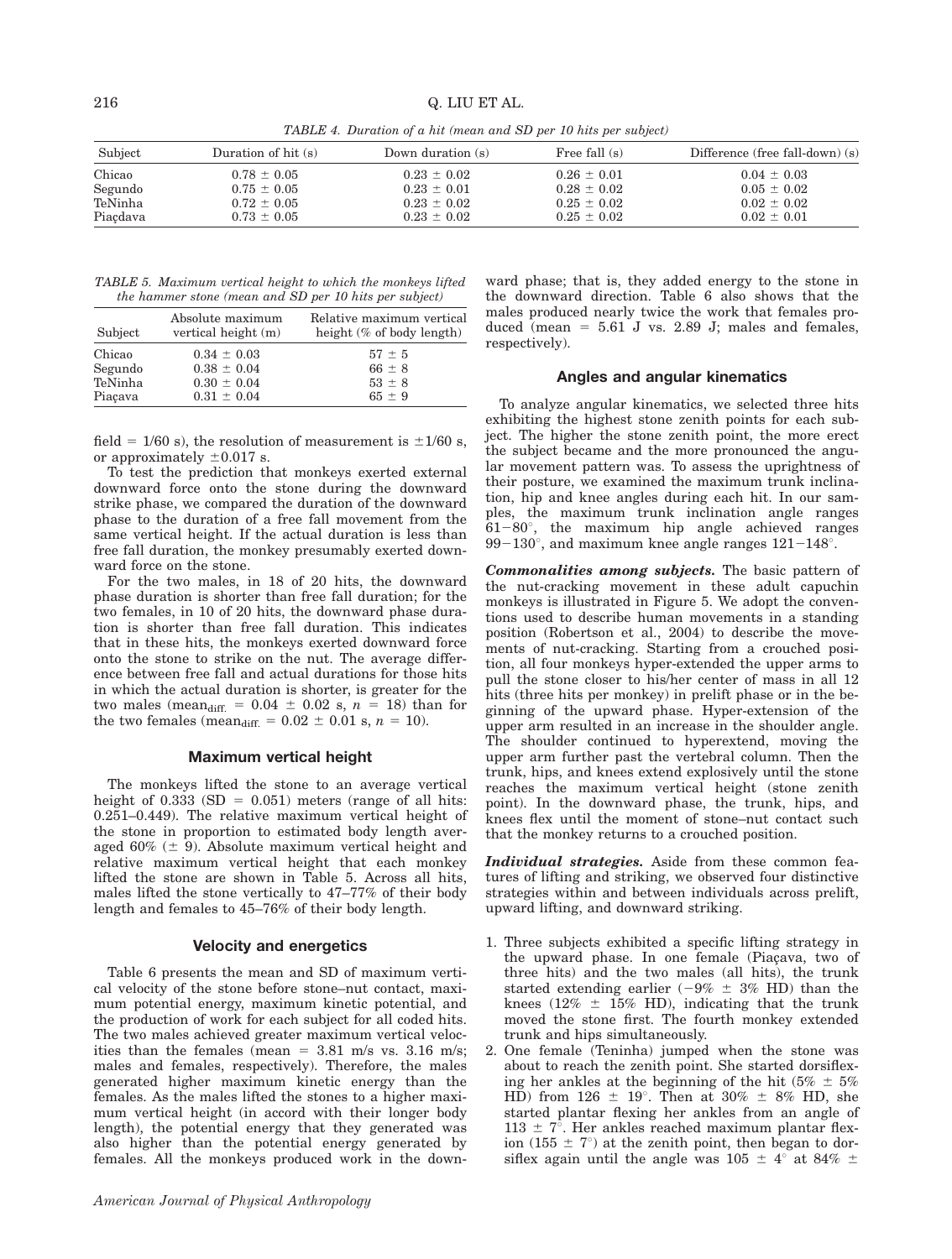# NUT-CRACKING IN WILD CAPUCHINS 217

|  | TABLE 6. Energetics of nut-cracking (mean and SD per 10 hits per subject) |  |  |  |
|--|---------------------------------------------------------------------------|--|--|--|
|  |                                                                           |  |  |  |

| Subject | Maximum potential<br>energy $(J)$ | Maximum velocity of the<br>stone before stone-nut<br>contact(m/s) | Maximum kinetic<br>energy $(J)$ | Production of work (J)<br>(=maximum kinetic energy)<br>$-$ maximum potential energy) |
|---------|-----------------------------------|-------------------------------------------------------------------|---------------------------------|--------------------------------------------------------------------------------------|
| Chicao  | $4.81 \pm 0.41$                   | $3.59 \pm 0.42$                                                   | $9.50 \pm 2.25$                 | $4.70 \pm 1.87$                                                                      |
| Segundo | $5.51 \pm 0.64$                   | $4.04 \pm 0.46$                                                   | $12.04 \pm 2.65$                | $6.52 \pm 2.07$                                                                      |
| TeNinha | $4.27 \pm 0.61$                   | $3.18 \pm 0.20$                                                   | $7.42 \pm 0.98$                 | $3.15 \pm 1.00$                                                                      |
| Piacava | $4.24 \pm 0.37$                   | $3.14 \pm 0.27$                                                   | $6.86 \pm 0.89$                 | $2.62 \pm 0.65$                                                                      |



Fig. 6. Angle displacement of Teninha's ankle from one hit and ankle displacement of Piacava from one hit for comparison. The crosses represent the start of lifting and the stone zenith point. Values in parentheses are % HD and the value of the angle (degree) at the time point. Teninha began dorsiflexing at the beginning of the lifting phase then plantar flexed later in the lifting phase as her feet came off the anvil. After stone zenith point, she dorsiflexed the ankle again in the downward phase.



Fig. 7. Angle displacement of Segundo's elbow from one hit and elbow displacement of Chicao from one hit for comparison. The crosses represent the start of lifting and the stone zenith point. Values in parentheses are % HD and the value of the angle (degree) at the time point. Segundo had a clear pattern of flexing and extending the elbow.

1% HD. The other three monkeys kept their feet in contact with the anvil throughout every hit and their ankles did not show patterned movements. The change of their ankle angles was due to movement of the lower leg, rather than movement of the foot.



Fig. 8. Sequence of knee, hip, and trunk movement (Segundo) from one hit and simultaneous pattern of Chicao from one hit for comparison. Segundo started flexing knees earlier than trunk while Chicao flexed knee, hip, and trunk simultaneously.

Figure 6 illustrates ankle angles from one hit from Teninha and one from the other female for comparison.

- 3. In one male (Segundo), the elbows exhibited a clear pattern of flexing and extending. In the upward phase at  $20\% \pm 6\%$  HD, he started flexing his elbows from 89  $\pm$  1°. At 48%  $\pm$  4%HD, his elbows reached maximum flexion of 60  $\pm$  5°. Then, he started extending the elbows close to the zenith point and continued to extend his elbows in the downward phase. At 88%  $\pm$ 6% HD, his elbows reached maximum extension of  $105 \pm 5^{\circ}$ . Segundo's pattern and for comparison the pattern of the other male are depicted in Figure 7.
- 4. Three subjects exhibited a sequential movement pattern. In one male (Segundo) and both females, the knees flexed, then the hip, then the trunk, whereas the timing of these was much closer in Chicao, the other male. This pattern is illustrated in Figure 8 for Segundo, together with the essentially simultaneous pattern of the other male for comparison.

# Use of the tail

The monkeys placed the tail in contact with the anvil or ground; or held it in the air rather rigidly behind the body during nut-cracking. No particular posture was predominant and we did not observe any apparent link between position of the tail and effectiveness of the strike or features of the movement or posture of the monkeys.

# **DISCUSSION**

Nut-cracking in the wild capuchins can be considered as an integrated dynamic system with biomechanical, morphological, and environmental components. Despite the morphological constraints of the body and environmental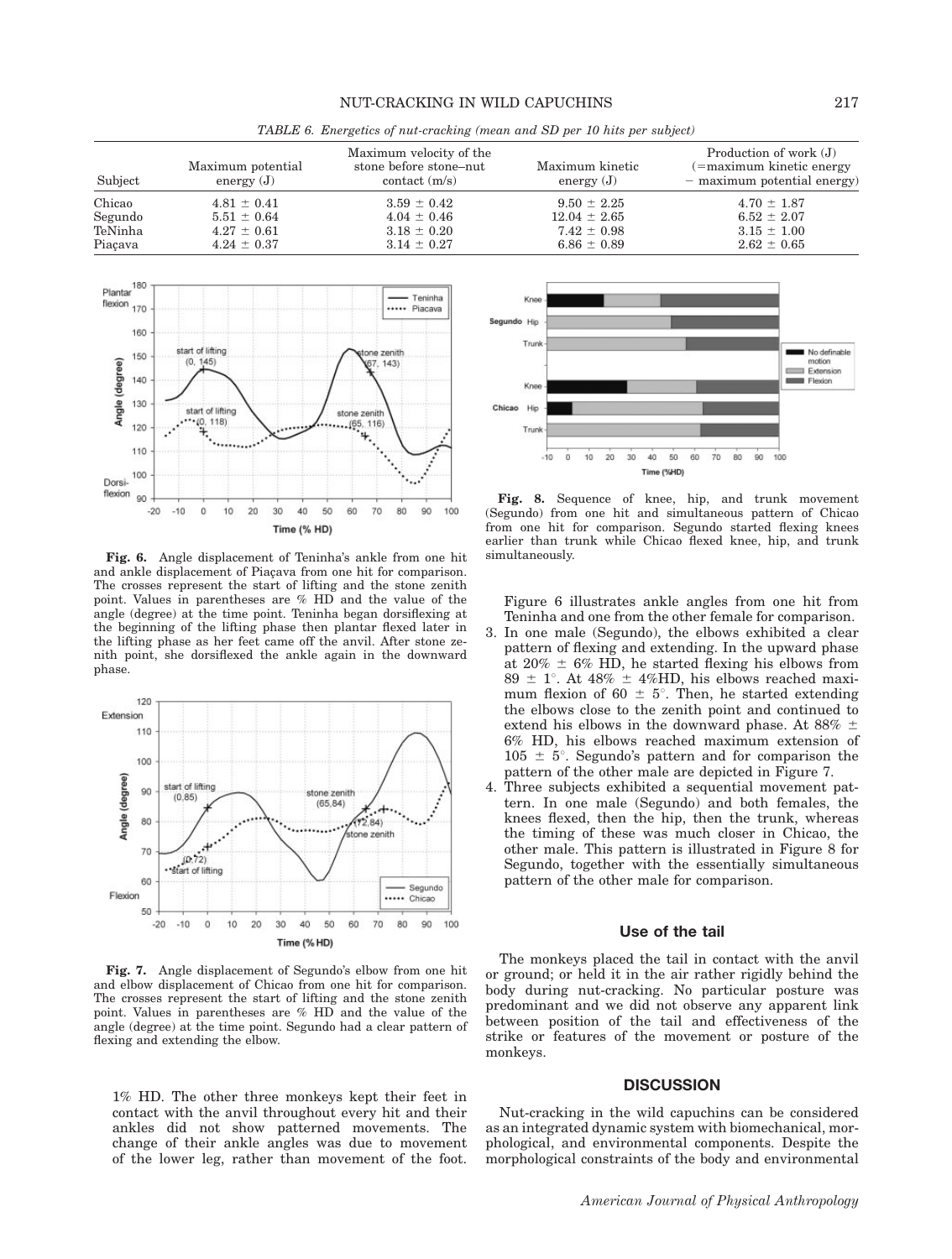constraints such as the mass of the hammer stone and toughness of the nuts, the monkeys successfully exploited the mechanics of their body to crack open nuts using stones that weighed 33–77% of their body weight. We assume that the monkeys maximized the effectiveness of their performance and minimized the risk of injury in nut-cracking. Below we discuss the monkeys' diverse kinematic strategies and compare the monkeys' movements during nutcracking to those of human weight lifters to evaluate how each species accomplishes the same goal (lifting a heavy object to a maximal height and bringing it down again, with control and without injury to the body). Next, we compare how capuchins crack nuts with how chimpanzees crack nuts. Finally, we discuss the significance of the capuchins' bipedal stance during nut-cracking and its relation to their morphology.

#### Kinematic strategies

The monkeys showed several different kinematic strategies during each phase of the nut-cracking movement. The first strategy observed likely serves as a potential injury prevention mechanism as it likely reduced the amount of trunk extensor muscle torque and increased postural stability (reducing risk of falling). Before the start of the lift or at the beginning of the lift, to reduce the lever arm of the weight of the stone and the moment of inertia of the stone, all the monkeys hyperextended the upper arms to pull the stone closer to their center of mass  $(COM_{body})$ . A shorter lever arm of the weight reduces the gravitational torque of the stone that must be counteracted with trunk muscle extensor torque (Preuschoft, 2004). Skilled human weight lifters and occupational workers who lift heavy loads also use this strategy when it is feasible to pull in the load closer to their  $COM_{body}$  before lifting the load. This strategy keeps the antero-posterior location of the  $COM_{body}$  further from the front edge of their base of support, thereby increasing stability before lifting the stone (Smith et al., 1995).

In the upward phase, the mechanical goal is to lift the stone as high as needed. Three subjects used the back first to move the stone upward. Then, the strong leg muscles accelerated the stone vertically to a high upward velocity. This strategy is sometimes employed by humans lifting heavy objects (Harman, 1994). McGill (2002) demonstrated that skilled occupational workers generate rapid trunk extension early in the lifting phase, and that this strategy reduces back extensor muscle torques compared to those generated when slowly extending the trunk.

One female showed another lifting strategy, in which the body comes off the ground during the end of the upward lifting phase. Her ankle joint displayed plantar flexion at the stone zenith point (as shown in another individual in Fig. 1b). This may reflect use of a technique employed in human power pull style lifting (see Fig. 2), in which maximal force is applied to the ground early in the upward phase, generating momentum that helps carry the body and stone upward later in the lifting phase (Baechle et al., 1994).

One male showed a pattern of elbow flexion–extension in the hit cycle. We interpret the extension–flexion pattern as a strategy to help lift the stone near the end of the upward phase and push the stone in the downward phase. The other three monkeys held the elbows at a relatively constant angle; so elbow displacement did not make a major contribution to raising the stone.

In the downward phase, the mechanical goal is to gain the maximum controllable kinetic energy before stone– nut contact on all strikes until the nut cracks. All the monkeys added discernable energy onto the stone during the downward phase. Three monkeys also showed a sequential movement pattern in which they flexed the knees earlier than the trunk, lowering the stone by dropping the lower body first and dropping the trunk later. We surmise that by using the back extensors later in the downward phase (closer to the stone–nut contact), the monkeys could strike the nut with more control. Trunk flexion movements indicate that contraction of the abdominal muscles adds force to the strike.

In summary, each monkey apparently developed its own style of managing the strenuous and risky task of lifting a heavy stone and striking it forcefully onto a nut. We assume that these strategies represent the monkeys' individually crafted solutions to the concurrent goals of maximizing mechanical advantages and minimizing the risk of injury. Future studies can evaluate the relation between reliance on varying strategies and proficiency at cracking nuts.

#### Comparison with human lifters

The capuchins' form of lifting the hammer stone is similar to the descriptions of the deadlift and power pull style weight lifting by humans (Baechle et al., 1994). These two weight lifting actions are also bimanual, bipedal, and relatively strenuous. Figure 2 illustrates a deadlift and a power pull. In a deadlift, the lifter starts in a squat position with arms straight and pointing down. The bar is positioned in front of the lifter's feet. The lifter reaches down, grasps the bar, and lifts it up until the legs and back are upright. The power pull has the same upward phase but includes a phase in which the lifter moves the bar explosively from a position on the thighs by extending the lower extremities and pulling the bar to neck-level before returning the bar to the floor. For either lift, the highly skilled human lifters keep the bar close to the body, which enhances performance and minimizes risk of injury.

In human sumo style deadlifts, the lifter's feet are positioned further apart and turned out with arms positioned inside the knees, compared to the conventional style in which the lifter's feet are positioned closer together and the lifter's arms are positioned outside the knees (Escamila et al., 2001). Turning the feet outward enhances postural stability in human lifters (Smith et al., 1995) by broadening the base of support beneath the center of mass. Placing the arms inside the knees allows the trunk to go lower, permitting an absolutely greater distance for upward acceleration from extension of the legs. The capuchins resemble the sumo style lifters in some aspects. The monkeys' feet were often turned out at the calcaneofibular ligament on the lateral edges of the anvil  $(\sim 20 \text{ cm} \text{ in width})$ . Their arms were positioned inside the knees two-thirds of the time, resembling the sumo style. In addition, Teninha's ankle plantar flexion strategy, as discussed above, showed resemblance to the jumping action in human power pull style weight lifting (Baechle et al., 1994).

### Comparison with nut-cracking by chimpanzee

The adoption of bipedal posture versus a sitting posture for striking suggests that nut-cracking is a more strenuous action for capuchins than for chimpanzees. Despite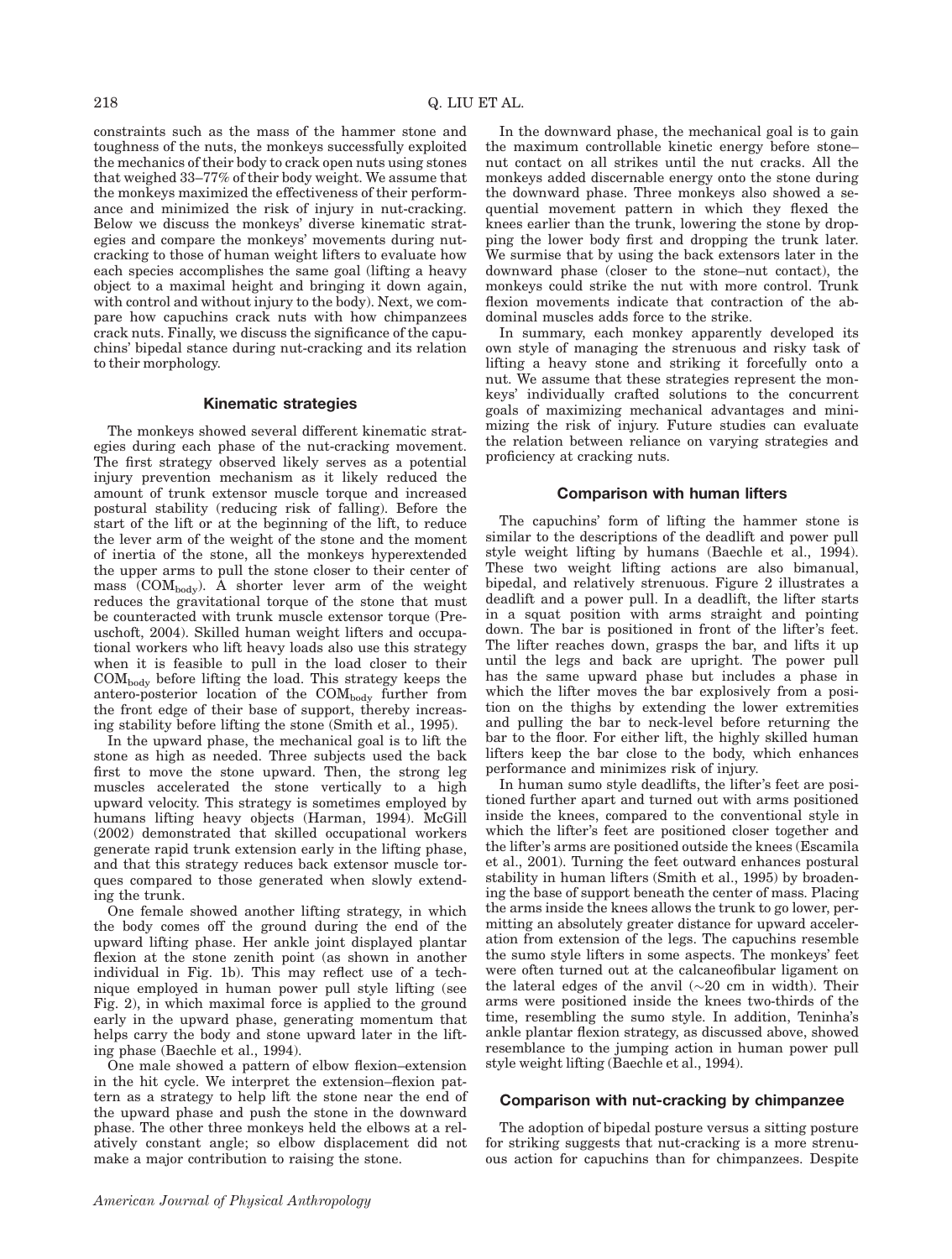being 1/10 or less of the mass of adult chimpanzees, adult capuchins crack open nuts that are as tough as those cracked by chimpanzees (compare Peters, 1987 with Visalberghi et al., in press). Günther and Boesch (1993) estimated that a wild male chimpanzee used hammers 6.6% and 14.3% of his body mass (estimated body mass was 35 kg and mass of the hammers was 2.3 and 5 kg) to crack a Coula nut. They calculated in one hit that the chimpanzee generated 14.5 J of maximum kinetic energy and the production of work was 8.2 J with the 2.3-kg hammer. In comparison, the two hammer stones (1.32 and 1.46 kg) used by monkeys in our samples were 33–77% of their body mass. On average, the monkeys generated 9.0 J of maximum kinetic energy and produced 4.3 J of work in one hit. The capuchins reached an even greater maximum downward velocity (4.04 m/s) during striking than the chimpanzees (3.55 m/s), and they produced essentially the same maximum kinetic energy (14 J). In a more dramatic comparison, a captive male chimpanzee generated 0.58 J of mean maximum kinetic energy and produced 0.25 J of work in one hit when he was cracking macadamia nuts using a light hammer (443 g; Foucart et al., 2005). The strenuous nature of the activity for capuchins raises interesting questions about the nutritional benefits of nutcracking, the developmental pathways resulting in this "extreme skill," and the consequences for morphology resulting from routine practice.

## Bipedal stance in nut-cracking by capuchins

The monkeys in Boa Vista achieved semivertical stance during every hit. The degree of verticality achieved repetitively by the capuchins during nut-cracking is surprising, considering that capuchins are considered anatomically and behaviorally quadrupedal. Theoretically, in perfect bipedal stance, hip and knee angles are  $180^\circ$  and trunk inclination is  $90^\circ$ . However, given the arrangement of the gluteal muscles in capuchins (Stern, 1971; Marzke et al., 1988), as expected, they achieved a bent-hip, bent-knee posture during hits. In our samples, the maximum hip angle that the monkeys achieved is  $130^\circ$ , the maximum trunk inclination angle is  $80^{\circ}$ , and maximum knee angle is  $148^{\circ}$ . The maximum knee extension is greater than that achieved by bonobos (Pan paniscus) during bipedal locomotion (130 $^{\circ}$ ), but bonobos extend the hip  $(140^{\circ})$  during bipedal locomotion somewhat farther than capuchins extend the hip during nut-cracking (D'Août et al., 2002). Capuchins hold the trunk more vertical during nut-cracking than do bonobos during bipedal walking  $(\sim 70^\circ; D'$ Août et al., 2002).

Japanese macaques that have been trained to walk bipedally provide an interesting comparison to capuchins standing bipedally to crack nuts. Hirasaki et al. (2004) compared three trained Japanese macaques (Macata fuscata) to two ordinary macaques during bipedal walking. The trained macaques showed a more upright trunk (maximum trunk inclination is  $80^\circ$ ) and more extended hip (maximum hip extension is  $160^{\circ}$ ) and knee (maximum knee extension is  $160^{\circ}$ ) joint angles than the ordinary macaques (maximum trunk inclination is about  $72^{\circ}$ , maximum hip extension and knee extension are both about  $120^{\circ}$ ). The capuchins in Boa Vista showed the same extent of trunk uprightness as that of the trained macaques. They showed greater knee and hip extension than the ordinary macaques, but not as great as the trained macaques. This implies that individuals lacking anatomical correlates of bipedal stance in humans (e.g,

knees that extend less than  $180^{\circ}$  may achieve upright trunk and head posture even when they do not achieve fully upright lower extremities and efficient bipedal locomotion. A similar interpretation that functional bipedal stance can be achieved without all the features of modern human anatomy has been suggested by Richmond and Strait (2000) and Kingdon (2003), following analyses of Australopithecine fossils.

### Morphology

Nakatsukasa et al. (1995), studying the postcranial skeleton of a Japanese macaque, showed that 11 years of training to walk bipedally had modified the monkey's hind limb bones considerably, in terms of joint morphology, articular dimensions, and shape-dependent strength of long bones. They also described how this monkey's gait pattern more closely resembled human bipedal walking than did the gait of untrained monkeys. If trained macaques can develop human-like characteristics of bipedal gait and routine bipedal walking can cause morphological changes in Japanese macaques, one may wonder if routine nut-cracking in bipedal stance over years affects the skeletal anatomy of the capuchins, and further if these skeletal changes may support more efficient bipedal walking than other capuchins can achieve. Further studies on the morphological adaptations and characteristics of bipedal locomotion in wild capuchins that routinely crack nuts, and comparison of their bipedal gait to the bipedal gait of other capuchins that do not crack nuts, will provide valuable insights into this issue. Similar phenomena of morphological (skeletal) adaptation to functional use have been documented in diverse taxa (Hurov, 1991; Carrier, 1996).

Aspects of the limb morphology of tufted capuchins (a group to which C. libidinosus belongs) suggest that these monkeys do routinely move from pronograde to orthograde postures, perhaps during climbing (Wright, 2007). Wright (2007) suggested that a higher intermembral index (aka IM or fore limb/hind limb index) (relatively longer fore limbs, or relatively shorter hind limbs) promotes easier transition from a pronograde posture to orthograde posture, which is exactly what the monkeys do in every hit in nut-cracking. Wright found that C. apella has a significantly higher IM index than C. olivaceus. C. apella and C. libidinosus belong to the ''tufted'' group of species in the genus and are considered to be more closely related to each other than to other ''nontufted'' species in the genus, including C. olivaceus (Fragaszy et al., 2004b). Wright (2007) also found that C. apella has relatively short hind tibias and slightly shorter fore limbs, bringing the center of mass lower to the substrate and adding more stability for orthograde posture compared to C. olivaceus. Therefore, C. libidinosus, until recently considered a subspecies of C. apella, may have an advantage over nontufted species of Cebus in lifting and striking heavy stones in a bipedal stance. A phylogenetic perspective leads us to predict that bipedal nut-cracking, as observed in C. libidinosus, will be less common or perhaps absent in untufted species of Cebus (that is albifrons, olivaceus, and capucinus).

#### Future directions

This is the first examination of the kinematics and energetics of tool use in bipedal stance in wild nonhuman